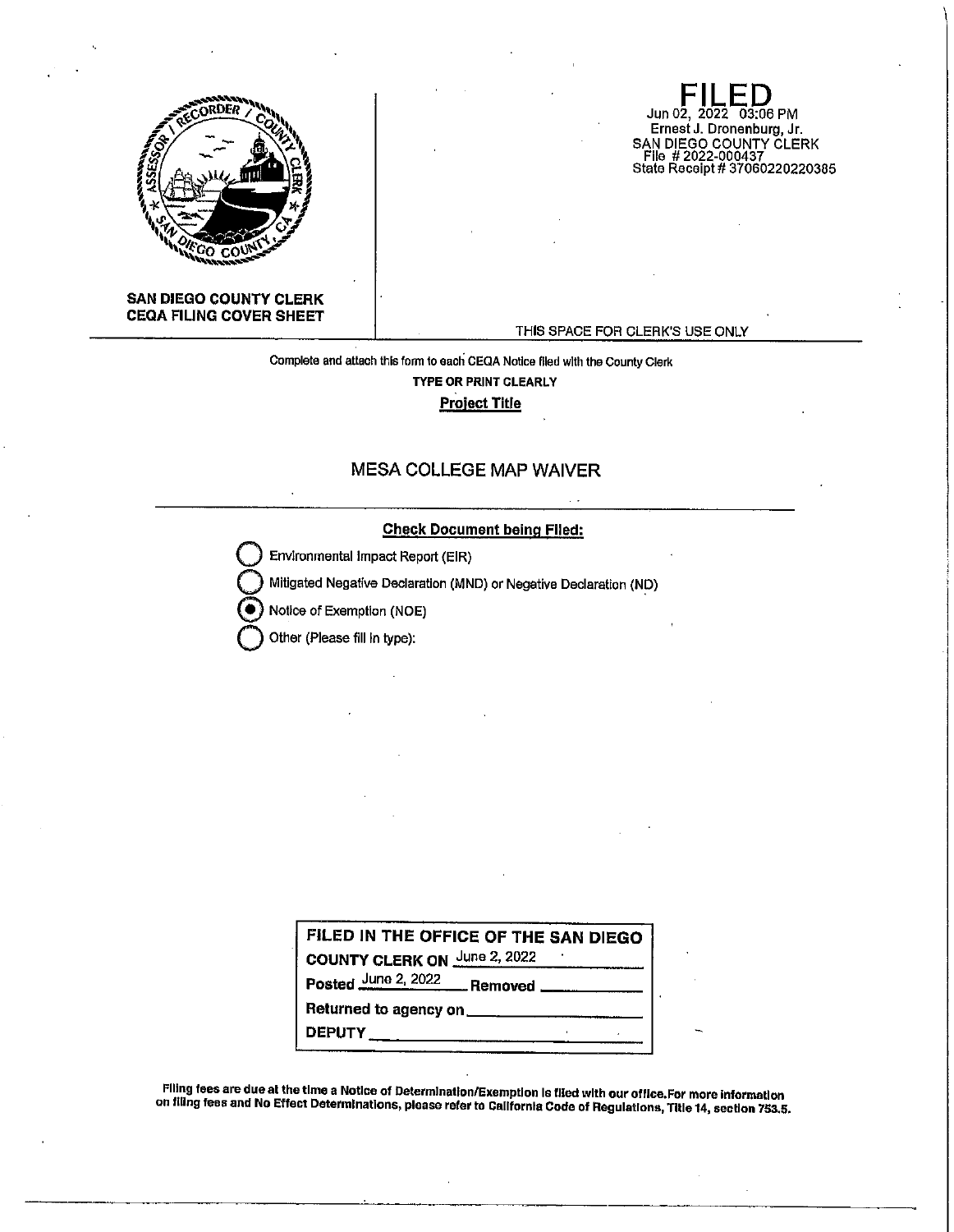| .TO:                | <b>RECORDER/COUNTY CLERK</b>                                            | FROM: | <b>CITY OF SAN DIEGO</b>               |
|---------------------|-------------------------------------------------------------------------|-------|----------------------------------------|
|                     | P.O. Box 1750, MS A-33                                                  |       | <b>DEVELOPMENT SERVICES DEPARTMENT</b> |
|                     | 1600 Pacific Hwy, Room 260                                              |       | 1222 FIRST AVENUE, MS 501              |
|                     | <b>SAN DIEGO, CA 92101-2422</b>                                         |       | SAN DIEGO, CA 92101                    |
|                     | <b>OFFICE OF PLANNING AND RESEARCH</b>                                  |       |                                        |
|                     | 1400 TENTH STREET, ROOM 121                                             |       |                                        |
|                     | SACRAMENTO, CA 95814                                                    |       |                                        |
| Project No.: 670053 |                                                                         |       | Project Title: Mesa College Map Waiver |
|                     | PROJECT LOCATION-SPECIFIC: 7484-7488 Mesa College Drive, San Diego, CA. |       |                                        |

DESCRIPTION OF NATURE AND PURPOSE OF THE PROIECT: Tentative Map Waiver to create a two-unit condominium project (one residential unit consisting of 18 residential apartments, and one commercial unit) for a previously approved apartment building. The 0.64-acre site is located at 7484-7488 Mesa College Drive in the CN-1-2 Zone, and the Clairemont Mesa Height Limit, Airport Land Use Compatibility (Montgomery Field), Airport Influence Area - Review Area 2 (Montgomery Field), and the Transit Priority Area Overlay Zones.

NAME OF PERSON OR AGENCY CARRYING OUT PBOIECT' Kevin Held- 4747 Executive Drive San Diego CA, 92121. (858) 546-5428

## EXEMPT STATUS: (CHECK ONE)

- ( ) MINISTERIAL (SEC. 21080(b)(1 ); 15268);
- ( ) DECLARED EMERGENcY(SEC. 21080(b)(3); 15269(a));
- ( ) EMERGENcY PROJECT (SEC. 21080(b)( 4); 15269 (b)(c) ..
- (X) CATEGORICAL EXEMPTION: 15305 (Minor Alterations in Land Use)
- ( ) STATUTORY EXEMPTION:

REASONS WHY PROJECT IS EXEMPT: The City of San Diego conducted an environmental review and determined that this project meets the criteria set forth in CEQA Section15305, which allows for minor alterations to land as Jong as the average slope on site is less than 20% and would not result in any changes in land use or density. Since the project site does not contain slopes greater than 20%, due in part to the fact that the site has been flattened for development and would not change land use or increase density the exemption does apply. The site is currently under development and would not trigger any of the exceptions to categorical exemptions found in State CEQA Guidelines, Section15304.2.

------------------ ------------- --- ------------------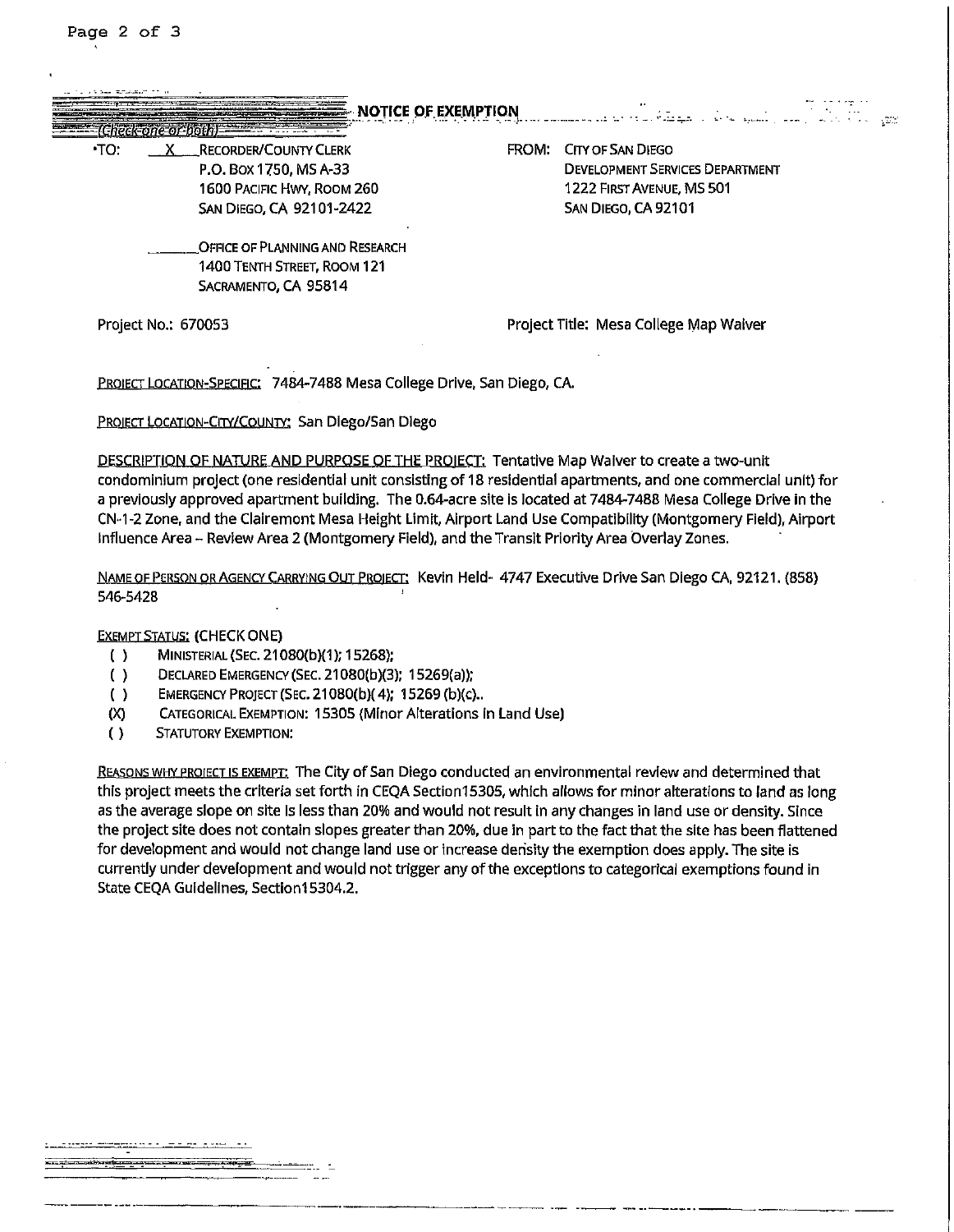يحجل وسيرون وأحيال

<sup>'</sup>LEAD AGENCY CONTACT PERSON: Jeffrey Szymanski TELEPHONE: 619 446-5324

## IF FILED BY APPLICANT:

- 1, ATTACH CERTIFIED DOCUMENT OF EXEMPTION FINDING.
- 2. HAS A NOTICE OF EXEMPTION BEEN FILED BY THE PUBLIC AGENCY APPROVING THE PROJECT? ( ) YES ( ) No

IT IS HEREBY CERTIFIED THAT THE CITY OF SAN DIEGO HAS DETERMINED THE ABOVE ACTIVITY TO BE EXEMPT FROM CEQA

**TTLE** 

 $\mathcal{L}$ 

**/SENIOR PLANNER** 4/26/2022

DATE

CHECK ONE: (X) SIGNED BY LEAD AGENCY CLERK OR OPR:

DATE RECEIVED FOR FILING WITH COUNTY

in survey that we are allowed a started by the second and a started of the second from the model of the started of the product of the product of the product of the product of the product of the product of the product of th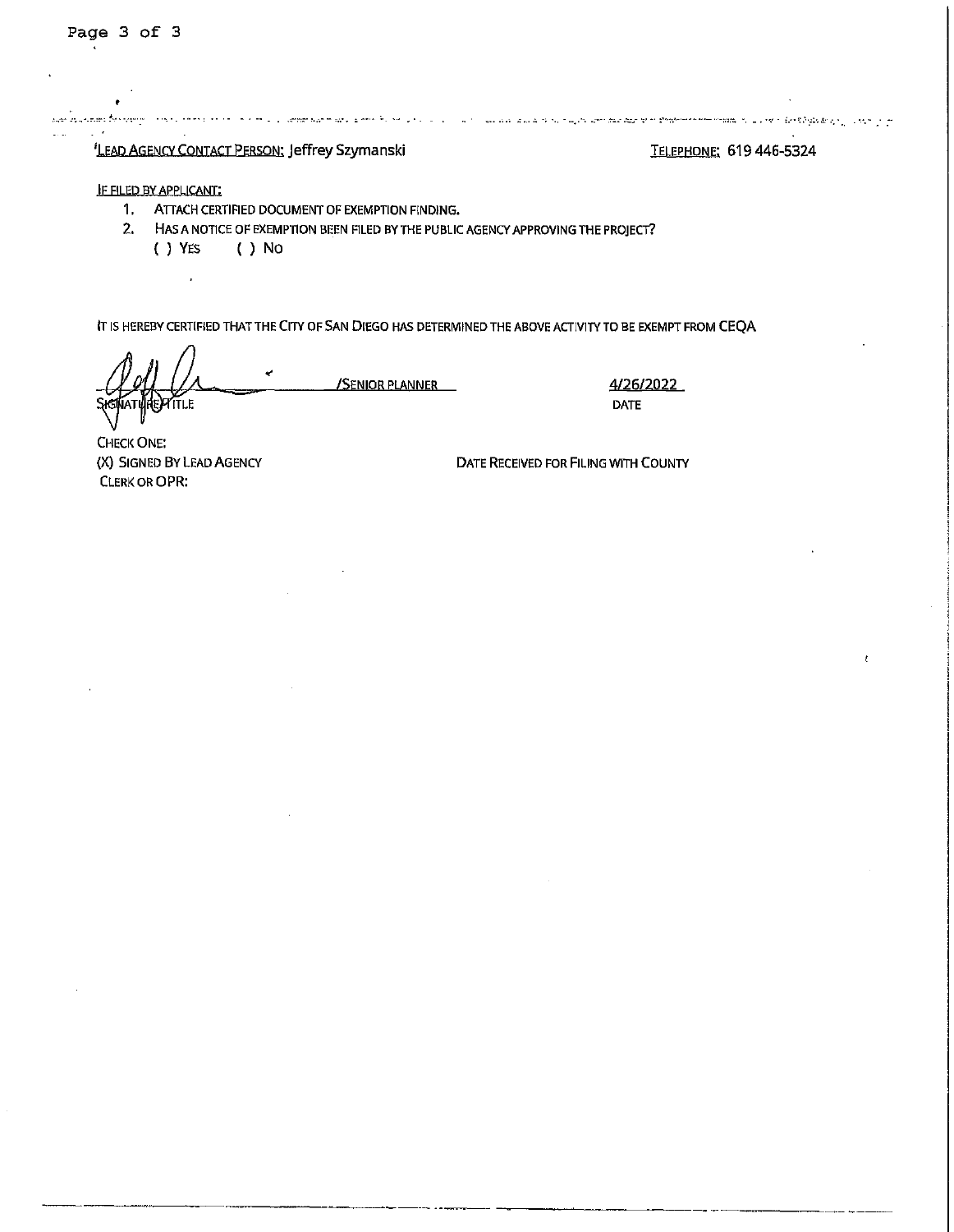|                                                                                            |                               |                                             | <b>RECEIPT NUMBER:</b><br>37-06/02/2022-0385 |                                        |  |
|--------------------------------------------------------------------------------------------|-------------------------------|---------------------------------------------|----------------------------------------------|----------------------------------------|--|
|                                                                                            |                               |                                             |                                              |                                        |  |
|                                                                                            |                               | STATE CLEARING HOUSE NUMBER (If applicable) |                                              |                                        |  |
| SEE INSTRUCTIONS ON REVERSE, TYPE OR PRINT CLEARLY.                                        |                               |                                             |                                              |                                        |  |
| <b>LEAD AGENCY</b><br>CITY OF SAN DIEGO DEVELOPMENT SERVICES<br>DEPARTMENT                 | <b>LEAD AGENCY EMAIL</b>      |                                             | DATE                                         | 06/02/2022                             |  |
| <b>COUNTY/STATE AGENCY OF FILING</b><br>SAN DIEGO                                          |                               |                                             |                                              | <b>DOCUMENT NUMBER</b><br>37-2022-0385 |  |
| <b>PROJECT TITLE</b><br>MESA COLLEGE MAP WAIVER                                            |                               |                                             |                                              |                                        |  |
| PROJECT APPLICANT NAME<br><b>KEVIN HELD</b>                                                |                               | PROJECT APPLICANT EMAIL                     |                                              | PHONE NUMBER<br>858-546-5428           |  |
| PROJECT APPLICANT ADDRESS                                                                  | <b>CITY</b><br>SAN DIEGO      | <b>STATE</b><br>CA.                         |                                              | ZIP CODE<br>92121                      |  |
| 4747 EXECUTIVE DRIVE                                                                       |                               |                                             |                                              |                                        |  |
| PROJECT APPLICANT (Check appropriate box)<br>Local Public Agency<br><b>School District</b> | <b>Other Special District</b> |                                             | <b>State Agency</b>                          | М<br><b>Private Entity</b>             |  |
| <b>CHECK APPLICABLE FEES:</b>                                                              |                               |                                             |                                              |                                        |  |
| $\Box$ Environmental Impact Report (EIR)                                                   |                               | \$3,539.25                                  |                                              | 0.00                                   |  |
| Mitigated/Negative Declaration (MND)/(ND)                                                  |                               | \$<br>\$2,548.00<br>\$                      |                                              |                                        |  |
| □ Certified Regulatory Program (CRP) document - payment due directly to CDFW               |                               | \$1,203.25<br>\$                            |                                              | 0.00<br>0.00                           |  |
|                                                                                            |                               |                                             |                                              |                                        |  |
| X Exempt from fee<br><b>区</b> Notice of Exemption (attach)                                 |                               |                                             |                                              |                                        |  |
| $\Box$ CDFW No Effect Determination (attach)                                               |                               |                                             |                                              |                                        |  |
| Fee previously paid (attach previously issued cash receipt copy)                           |                               |                                             |                                              |                                        |  |
|                                                                                            |                               |                                             |                                              |                                        |  |
| Mater Right Application or Petition Fee(State Water Resources Control Board only)          |                               | \$850.00<br>\$                              |                                              | 0.00                                   |  |
| $\mathbb{\Sigma}$ County documentary handling fee                                          |                               | \$                                          |                                              | 50,00                                  |  |
| $\Box$ Other                                                                               |                               | \$                                          |                                              | 0.00                                   |  |
| <b>PAYMENT METHOD</b>                                                                      |                               |                                             |                                              |                                        |  |
|                                                                                            |                               |                                             |                                              |                                        |  |

 $\bar{z}$ 

 $\hat{\mathcal{L}}$